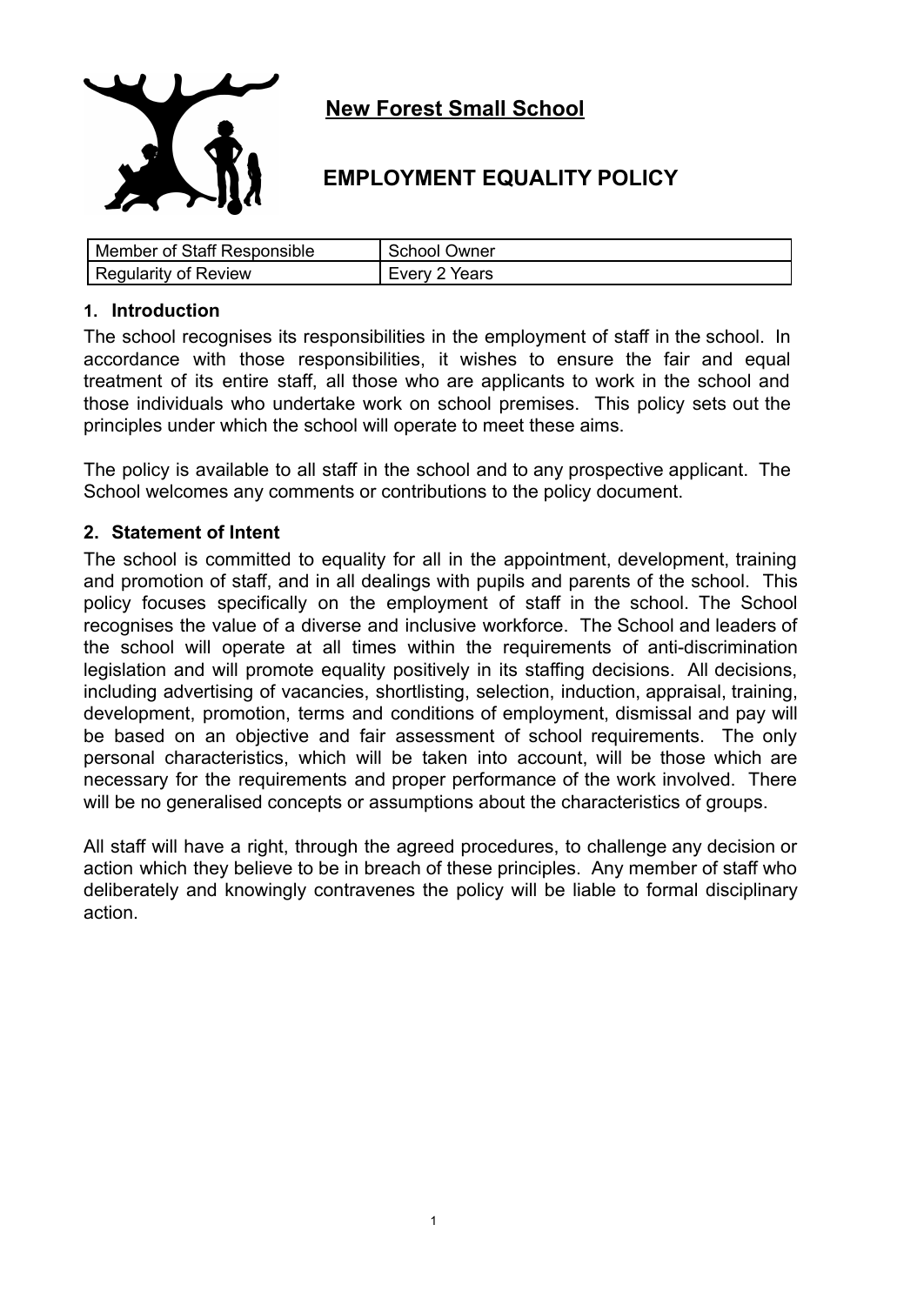### **3. Statutory requirements**

The School is bound by law not to discriminate on certain grounds. The Equality Act 2010 has brought together all the current discrimination laws into one and sets out the "protected characteristics" that qualify for protection from discrimination as: -

- Age
- Disability
- Gender reassignment
- Marriage and civil partnership
- Pregnancy and maternity
- Race
- Religion or belief
- Sex
- Sexual orientation

The School will give sympathetic consideration to requests for time off for religious observance from staff who are active members of particular religions or beliefs, although absences of longer than one day will be unpaid and will be considered only subject to the operational requirements of the school.

The School will wherever possible make reasonable adjustments to recruitment processes, working conditions or the working environment, including terms and conditions of employment, to help overcome practical difficulties created by applicants or members of staff who have a disability. More details are available in the Accessibility Policy.

(*Where applicable)* The School operates a policy of automatic entitlement to interview for any disabled applicant who meets the essential criteria for a vacant post. In any event, although there may be practical difficulties in the appointment of some disabled people to the school, this will not be a factor in preventing their full and proper consideration and reasonable adjustments will be considered as required.

The School acknowledges these areas of regulation and confirms its commitment to enforce these statutory requirements in the school.

The over-riding premise that will be adhered to in matters of equality, by staff in the school, is that everyone has the right to be treated with dignity and respect whatever their age, disability, gender reassignment, marriage and civil partnership, pregnancy and maternity, race, religion or belief, sex or sexual orientation.

### **4. Advertising of vacancies**

Vacancies will be advertised openly and will normally be available for members of staff in the school to apply. In most cases vacancies will be advertised externally unless there are exceptional reasons why this should not occur, for example in situations of potential redundancy.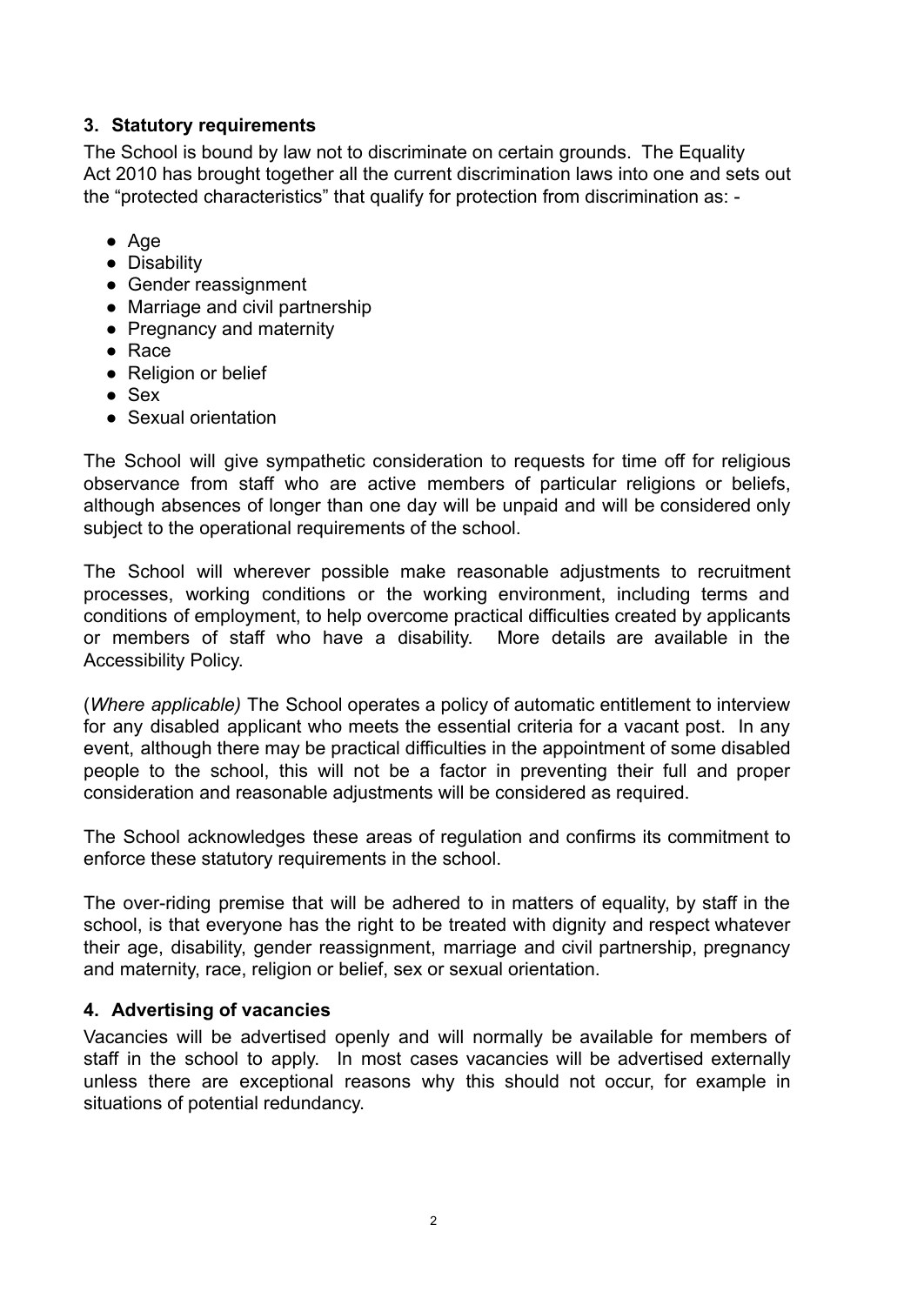### **5. Selection for appointment or promotion**

All decisions relating to appointments or promotions will be conducted in accordance with the following principles:

- a detailed job description will be drawn up which accurately describes the duties of the post
- an objective and sufficiently detailed person specification will be defined from the role profile
- role profiles and person specifications be available to all candidates
- at least one person on the interview panels must have in-date Safer Recruitment a written record of the interview notes will be retained.
- reasonable adjustments will be made to the recruitment and selection process where necessary to ensure that people with disabilities are enabled to compete for appointments in the school

### 6. **Specific Issues**

### **Age**

The School is opposed to any direct or indirect discrimination based on age.

### **Disability**

The School is opposed to any direct or indirect discrimination against people with disabilities based on assumptions of their ability or otherwise to carry out the duties of a post in the school. (*Where applicable --* All candidates with disabilities who meet the basic essential criteria for a post will be interviewed.) Where a candidate who has a disability is appointed to a post in the school, reasonable provision will be made for adjustments to the working conditions or environment where this is practicable.

### **Gender reassignment / gender confirmation**

The School is opposed to any direct or indirect discrimination as a result of a person proposing to undergo, undergoing or having undergone a process or part of a process for the purpose of reassigning the person's sex (as described in the Equality Act 2010) or, as the transgender community would more commonly describe it, for the purpose of confirming the gender with which they identify. Our understanding of such 'processes' is not limited to medical procedures, but also includes social transition, e.g. change of name, pronouns, title, and/or appearance.

### **Marital status or civil partnership**

The School is opposed to any direct or indirect discrimination against employees who are married or in a civil partnership.

## **Pregnancy and maternity**

The School is opposed to any direct or indirect discrimination against a person because of their pregnancy and/or maternity leave.

### **Race**

The School is opposed to any direct or indirect discrimination based on race, colour, ethnic or national origin. There may be situations in the school which require special consideration and where an occupational requirement may apply to justify the employment of someone of one particular race or ethnic origin. However, these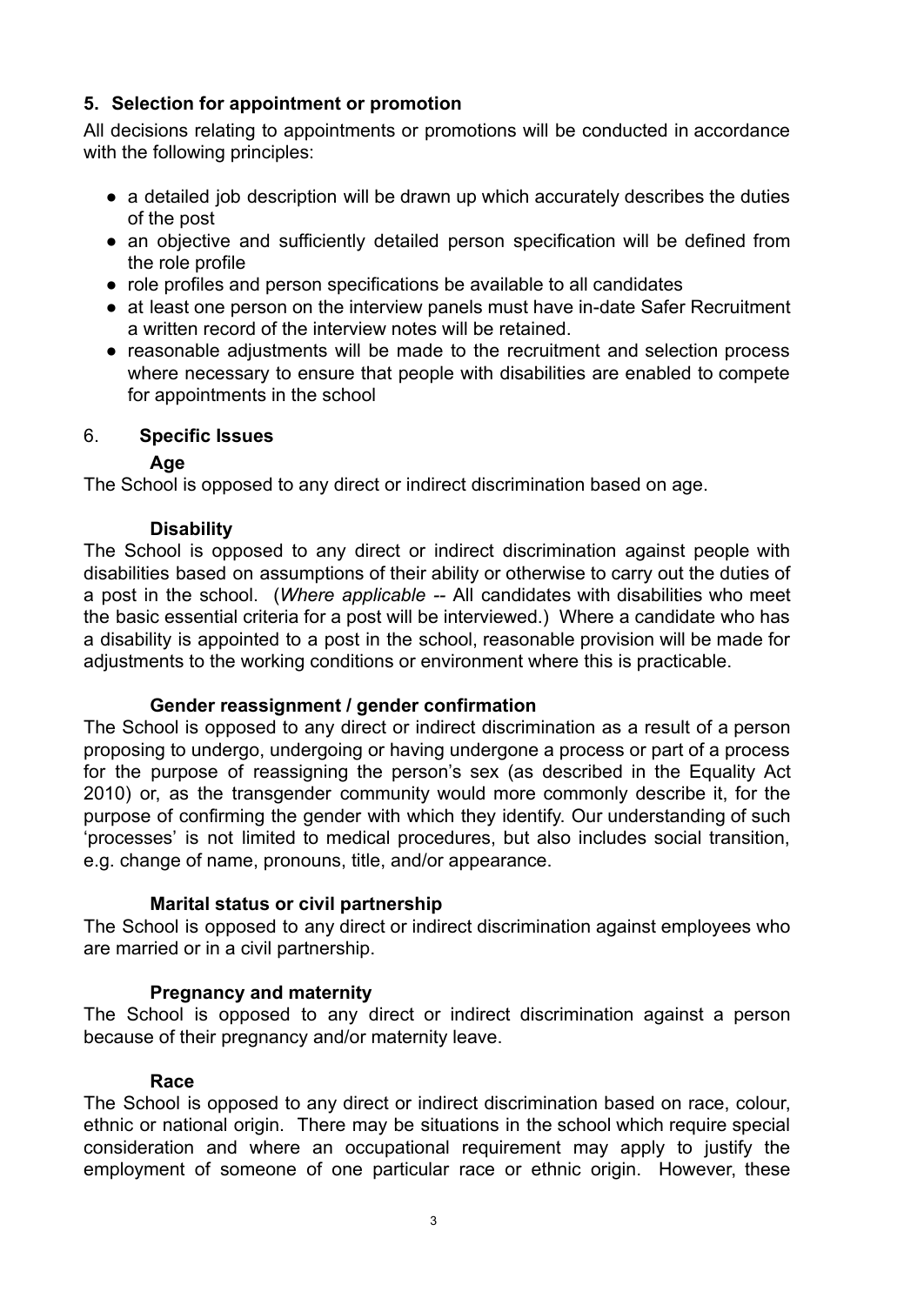situations will be unusual and exceptional, and will be discussed with the staff in advance.

#### **Religion or Belief**

The School is opposed to any direct or indirect discrimination based on religion or belief, or the lack of it.

#### **Sex or Gender**

The School is opposed to any direct or indirect discrimination based on sex or gender. There may be situations in the school which require special consideration and where a genuine and determining occupational requirement may apply to justify the employment of someone of a particular gender. However, these situations will be unusual and exceptional, and will be discussed with the staff in advance.

#### **Sexual Orientation**

The School is opposed to any direct or indirect discrimination based on perceived or actual sexual orientation.

#### **Harassment or bullying**

The School is opposed to any conduct relating to a protected characteristic that has the purpose or effect of violating a person's dignity or creating an intimidating, hostile, degrading, humiliating or offensive environment. The School is further opposed to any act of victimisation, harassment or bullying against any member of staff either by an employee or third party based on assumptions about their status in the above categories or any other grounds, or based on their association with a person who has a protected characteristic. Such action will be investigated in accordance with the school's procedure and may lead to formal disciplinary action.

#### **Non-statutory aspects**

Although there is no statutory requirement not to discriminate against other groups, or characteristics of staff, the School wishes to state that it will not in any way discriminate against members of staff or applicants for posts on the grounds of their political affiliation. In addition, above and beyond the provisions of Equality Act with respect to gender, the School recognises the validity of non-binary gender identities and seeks to provide a supportive and affirming environment for non-binary people, including the acceptance of gender-neutral pronouns and titles where applicable.

#### **7. Positive Action**

The School recognises that the avoidance of discrimination is not sufficient to ensure that equality exists in the school. The School will therefore give full consideration to measures of positive action which may assist in achieving the aims of this policy. This is action designed to encourage or facilitate the employment or training of minority or disadvantaged groups.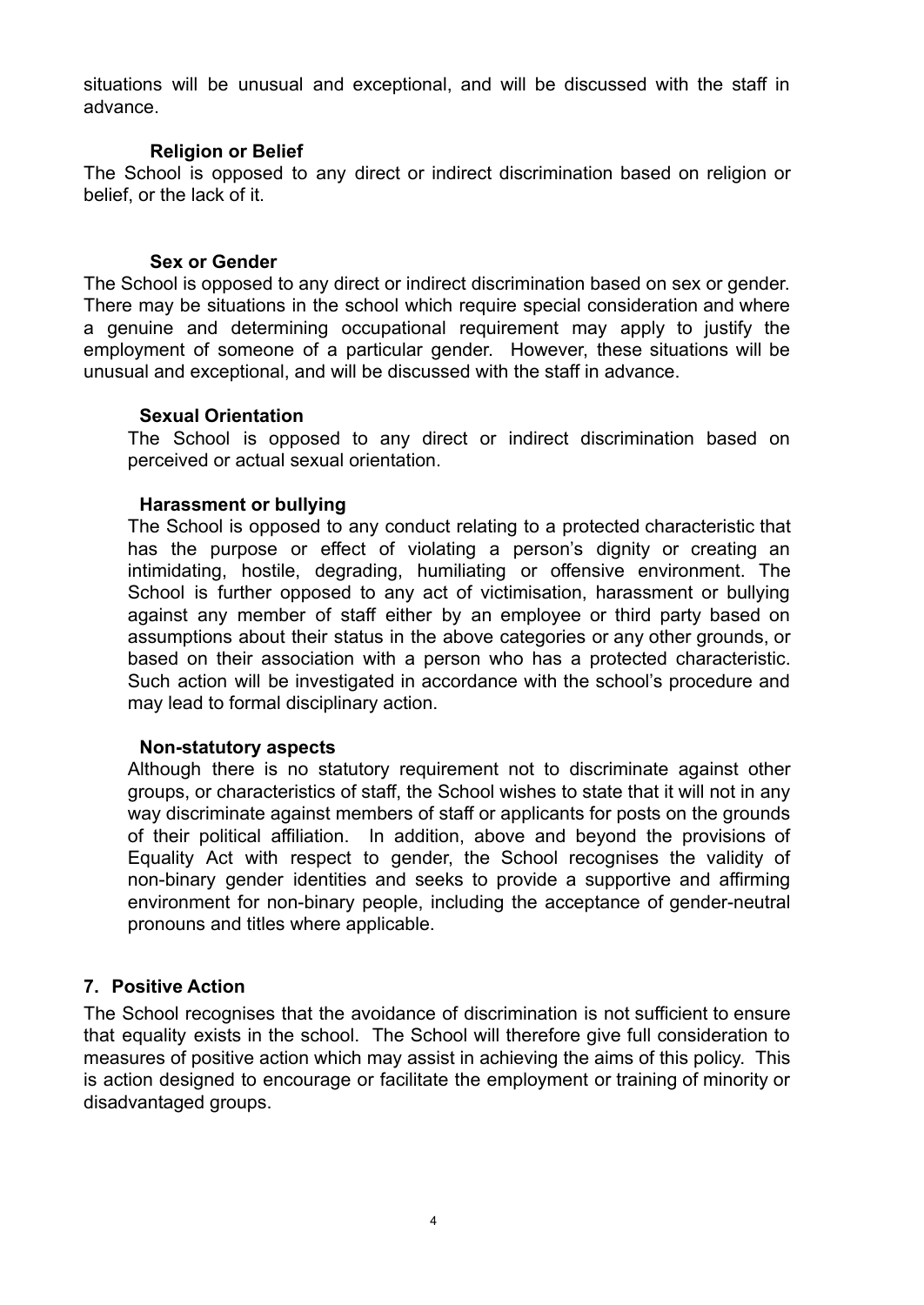The School will not discriminate in favour of individuals from specific groups (positive discrimination), but it will take positive action, which enables members of those groups to compete on an equal basis.

### **8. Harassment and grievance procedures**

Harassment has the effect of destroying dignity and undermining the confidence of employees. It can take many forms including physical contact, bullying, threatening or ignoring someone. It can be a series of offensive remarks or a single incident. It can be behaviour that staff find offensive even if not directed at them, or harassment because of perception or association.

The School is committed to the principles of dignity at work for its entire staff in the school. This includes the right to be treated with respect by all managers and colleagues. The School will consider any acts of harassment including those on the grounds of age, disability, gender reassignment (gender confirmation), marital status and civil partnership, pregnancy and maternity, race, religion or belief, sex or sexual orientation, as totally unacceptable and outside the ethos and culture of the school. Any such act by a member of staff against any adult or child will be treated as a disciplinary offence, and action taken accordingly.

The school has procedures to resolve grievances and for the handling of complaints of harassment and bullying at work. The School is committed to investigate any such complaint. These procedures will be followed carefully and promptly in response to any such complaint. The first point of contact for any such complaint should be the Headteacher. In addition, staff have the right to approach their professional association or trade union representative for support.

### **9. Monitoring the Policy**

An Equality policy can only be shown to be effective if its implementation is properly monitored. Given the scope of our policy, this means voluntary monitoring both the existing staff of the school and all applications from outside of the school. The school will therefore keep records of existing staff and new applicants which can be analysed to provide data to assess whether this policy is working in practice.

The School will regularly monitor the effectiveness of this policy by the following methods:

- Data is collected on the composition of the staff group.
- All applicants for posts will be invited to indicate whether they have any special requirements or require reasonable adjustments to enable them to submit an application, attend an interview or carry out the duties of that post. Responses to this question and appropriate actions taken by the school to accommodate people with disabilities will also be monitored as part of this process.
- Staff will be invited to give feedback from time to time, and to make suggestions for improvements.
- The incidence of complaints under the above procedures and any other aspect of this policy will also be monitored, and figures published on a regular basis.
- The School will ensure that information is stored in an appropriate and confidential format in accordance with the General Data Protection Regulations